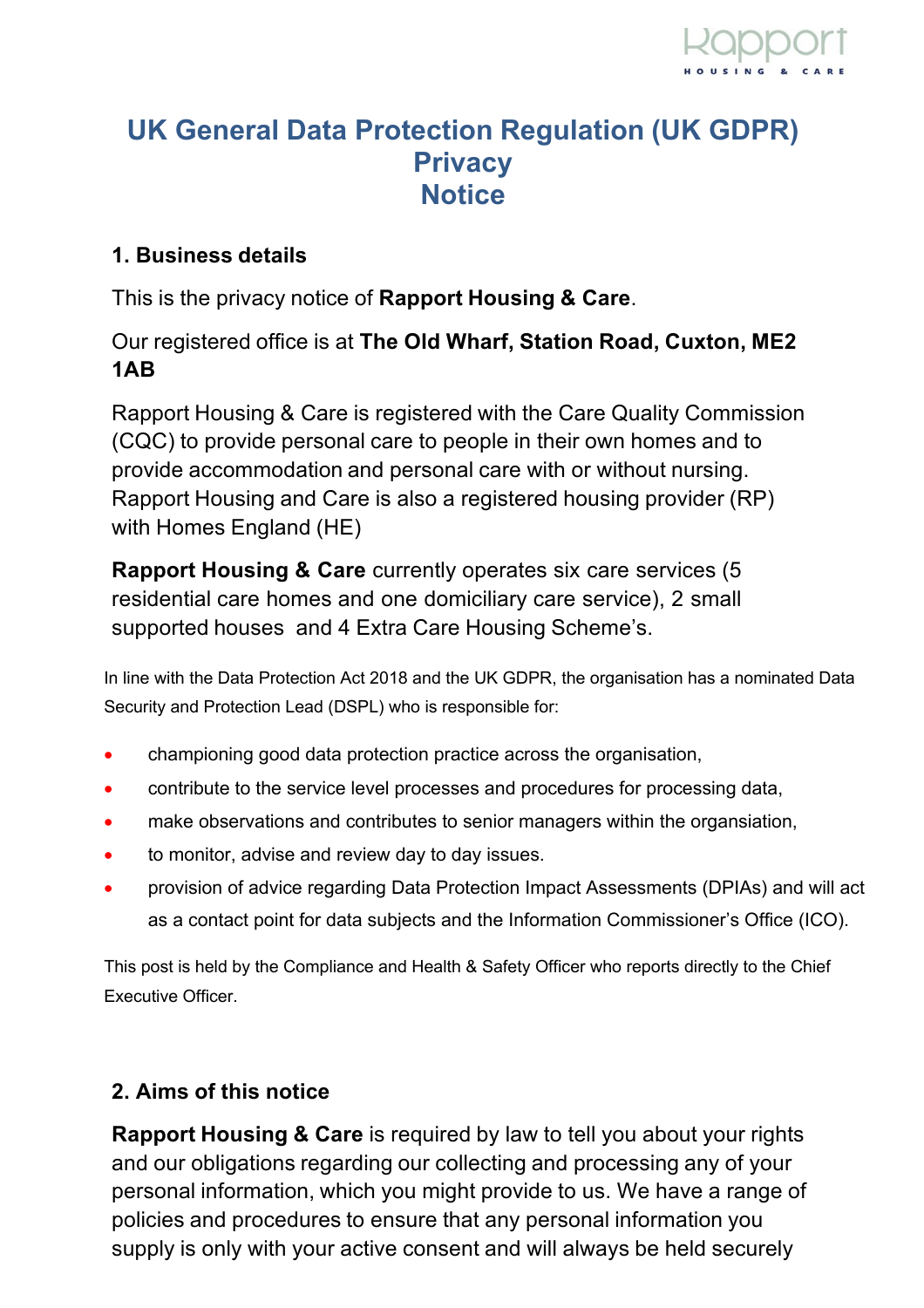and treated confidentially in line with the applicable regulations. We have listed the relevant documents in a later section (6) and we can make any available.

#### **3. What personal information we collect about: a) service users/tenants b) employees and c) third parties**

1. *Service users/Tenants*. As a registered care and housing provider, we must collect some personal information on our service users/tenants, including financial information, which is essential to our being able to provide effective housing/care and support. The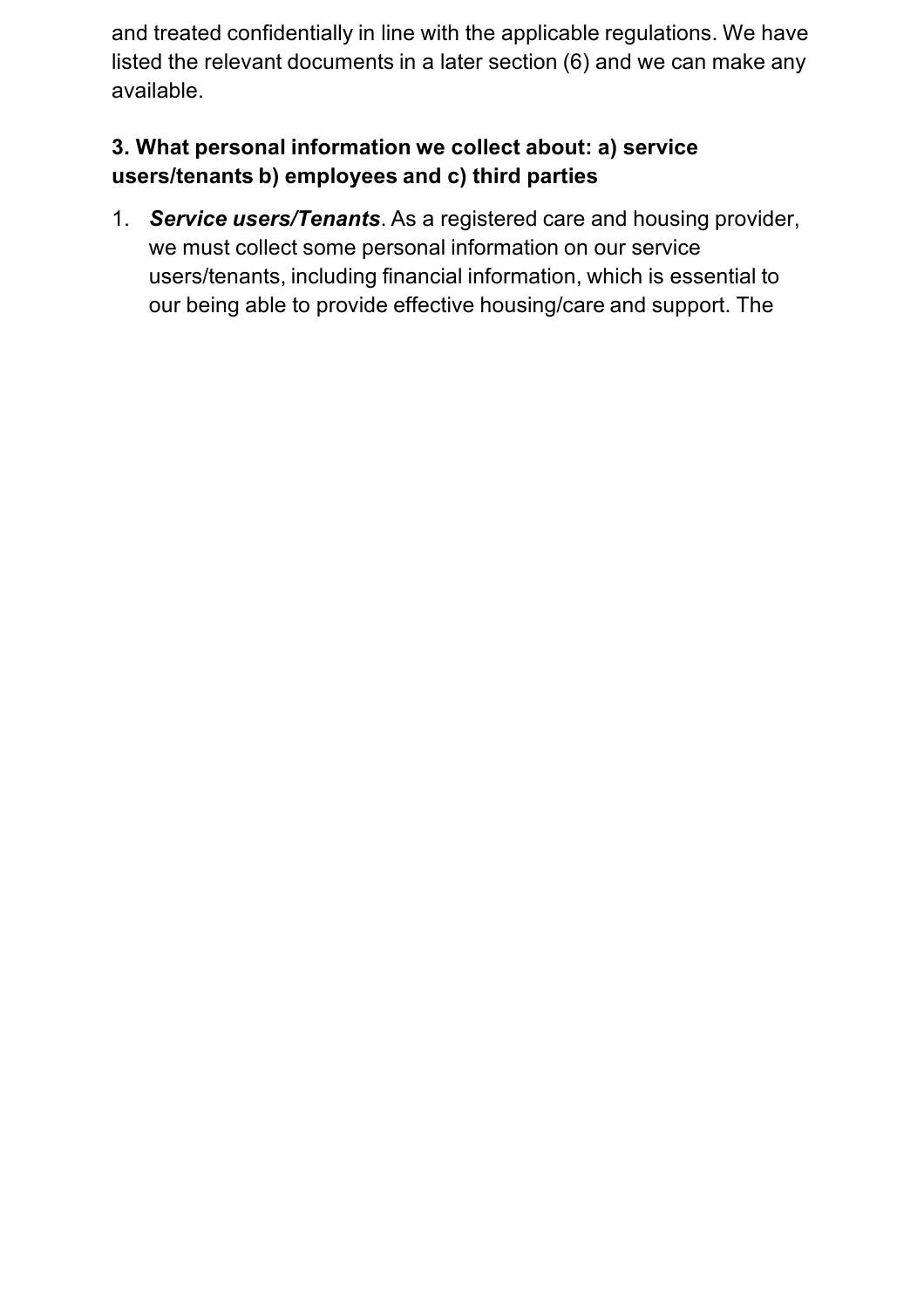information is contained in individual files (manual and electronic) and other record systems, all of which are subject to strict security and authorised access policies. Personal information that becomes inactive, eg from enquiries or prospective users who do not enter the service is also kept securely for as long as it is needed, before being safely disposed.

2. *Employees and volunteers*. The service operates a safe recruitment policy to comply with the regulations in which all personal information obtained, including CVs and references, is, like service users' information, securely kept, retained and disposed of in line with data protection requirements. All employees are aware of their right to access any information about them.

Rapport Housing and Care also collects, stores and uses information about employees' vaccination status.

3. *Third parties*. All personal information obtained about others associated with the delivery of the housing/care service, including contractors, visitors, etc will be protected in the same ways as information on service users and employees.

#### **4. How we collect information**

The bulk of service users/tenants', employees' and thirds parties' personal information is collected directly from them or through form filling, mainly manually, but also electronically for some purposes, eg when contacting the service via its website.

With service users/tenants, we might continue to build on the information provided in enquiry and referral forms, and, for example, from needs assessments, which feed into their care and/or support plans.

With employees, personal information is obtained directly and with consent through such means as references, testimonials and criminal records (DBS) checks. When recruiting staff, we seek applicant's explicit consent to obtain all the information needed for us to decide to employ them.

All personal information obtained to meet our regulatory requirements will always be treated in line with our explicit consent, data protection and confidentiality policies.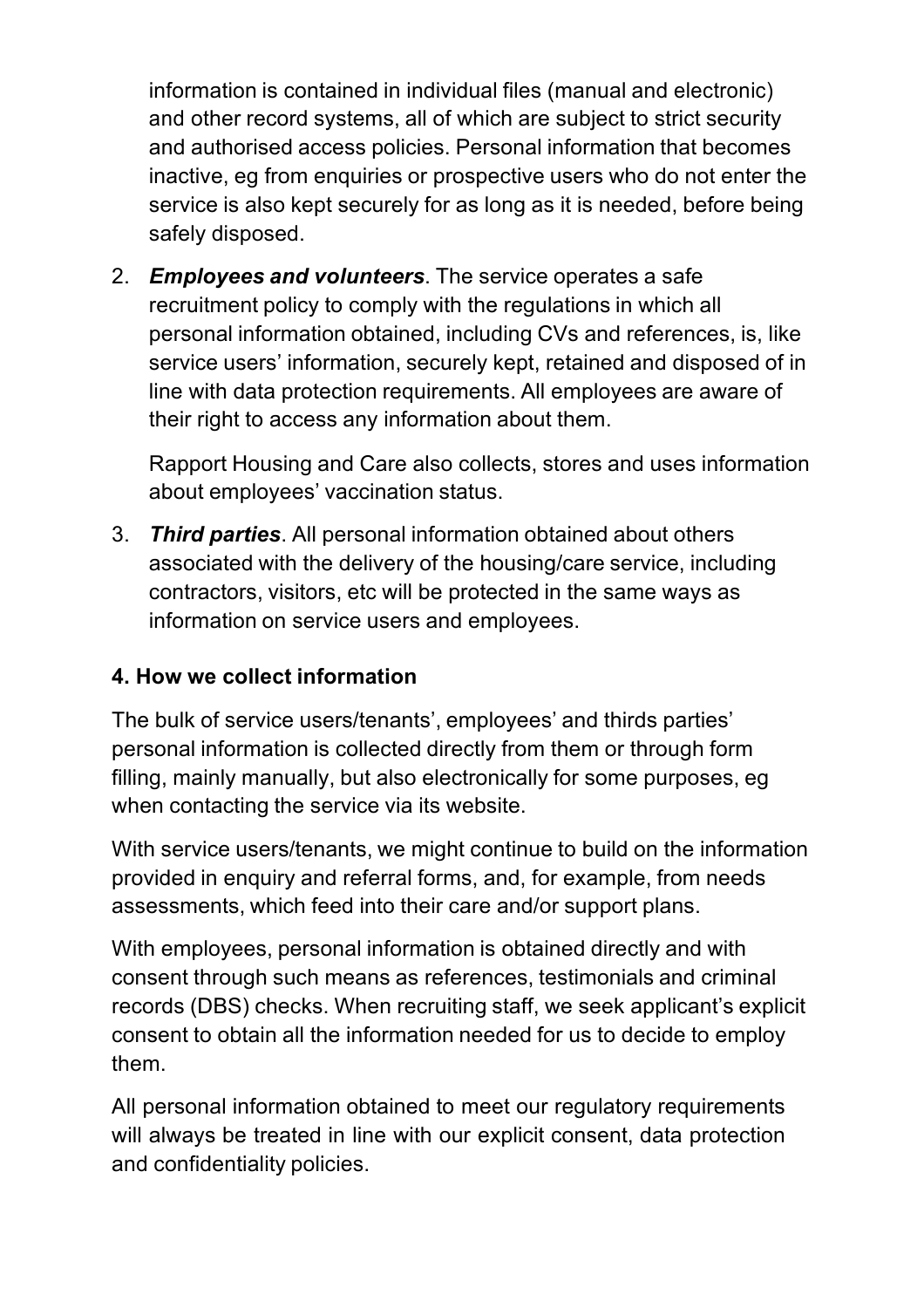Our website and databases are regularly checked by our communications team to ensure they meet all privacy standards and comply with our general data protection security and protection policies.

### **5. What we do with personal information**

All personal information obtained on service users, employees and third parties is used only to ensure that we provide a service, which is consistent with our purpose of providing a person-centred service, which meets all regulatory standards and requirements. It will not be disclosed or shared for any other purpose.

#### **6. How we keep your information safe**

The service has a range of policies that enable us to comply with all data protection requirements. Foremost are:

- Access to Employee Data
- Complaints
- Computer Security
- Confidentiality of Service Users' Information
- Consent to Care and Treatment
- Data Protection
- Record Keeping
- Information Governance under the General Data Protection Regulation
- Protecting Personal Data under the General Data Protection **Regulation**
- Safe Staff Recruitment and Selection
- Service Users' Access to Records
- Sharing Information with Other Providers.

## **7. With whom we might share information**

We only share the personal information of service users/tenants,